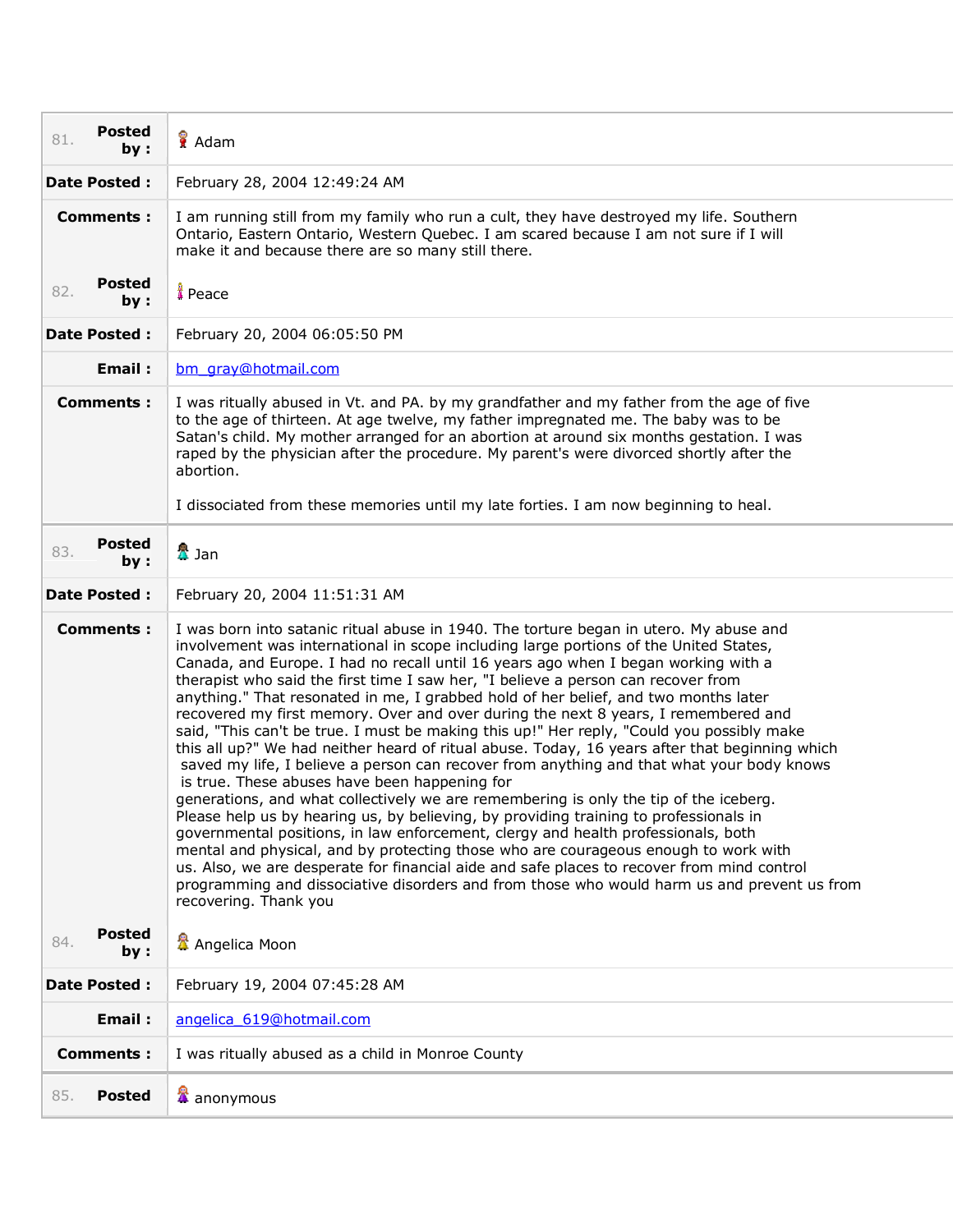| by:                         |                                                                                                                                                                   |
|-----------------------------|-------------------------------------------------------------------------------------------------------------------------------------------------------------------|
| <b>Date Posted:</b>         | February 18, 2004 10:42:34 AM                                                                                                                                     |
| <b>Comments:</b>            | Arrowhead Springs, in a big white hotel in the foothills of SanBernardino. 70's to 80's.<br>Under ground cave-like places and "hot springs".                      |
| <b>Posted</b><br>86.<br>by: | 盘 Pat                                                                                                                                                             |
| <b>Date Posted:</b>         | February 17, 2004 11:12:24 PM                                                                                                                                     |
| Email:                      | Patmoving forward@aol.com                                                                                                                                         |
| Comments:                   | It is REAL--it is UGLY--please believe the children and adults who know--The SRA<br>occurred at Holy Hill in Wisconsin--a nationally recognized Catholic "church" |
| <b>Posted</b><br>87.<br>by: | åκ                                                                                                                                                                |
| <b>Date Posted:</b>         | February 17, 2004 01:41:37 PM                                                                                                                                     |
| Comments :                  | I suffered RAT in Toronto and Fergus and Hamilton, Ontario. Between the ages of 2-7,<br>and then for short periods at age 8 and 12, during the years 1960-1971.   |

| <b>Posted</b><br>88.<br>by: | ■ Linda+                                                                                                                            |
|-----------------------------|-------------------------------------------------------------------------------------------------------------------------------------|
| Date Posted :               | February 15, 2004 01:43:20 PM                                                                                                       |
| <b>Comments:</b>            | In Seattle area. We grew up in Kirkland, WA and I remember being in Marysville and<br>some at the island around here.               |
| <b>Posted</b><br>89.<br>by: | <b>叠</b> Mary Donovan                                                                                                               |
| <b>Date Posted:</b>         | February 09, 2004 10:05:20 AM                                                                                                       |
| Email:                      | softrain@angelfire.com                                                                                                              |
| <b>Comments:</b>            | I believe that I was abused by a sex ring in Sacramento during the 60's. May have also<br>been part of Govt MC experiments as well. |
| <b>Posted</b><br>90.<br>by: | Diane                                                                                                                               |
| <b>Date Posted:</b>         | February 09, 2004 12:49:52 AM                                                                                                       |
| <b>Comments:</b>            | Was RA in montreal, and in the montreal regions.                                                                                    |
| <b>Posted</b><br>91.<br>bv: | $\frac{1}{3}$ Terri                                                                                                                 |
| <b>Date Posted:</b>         | February 08, 2004 01:07:27 PM                                                                                                       |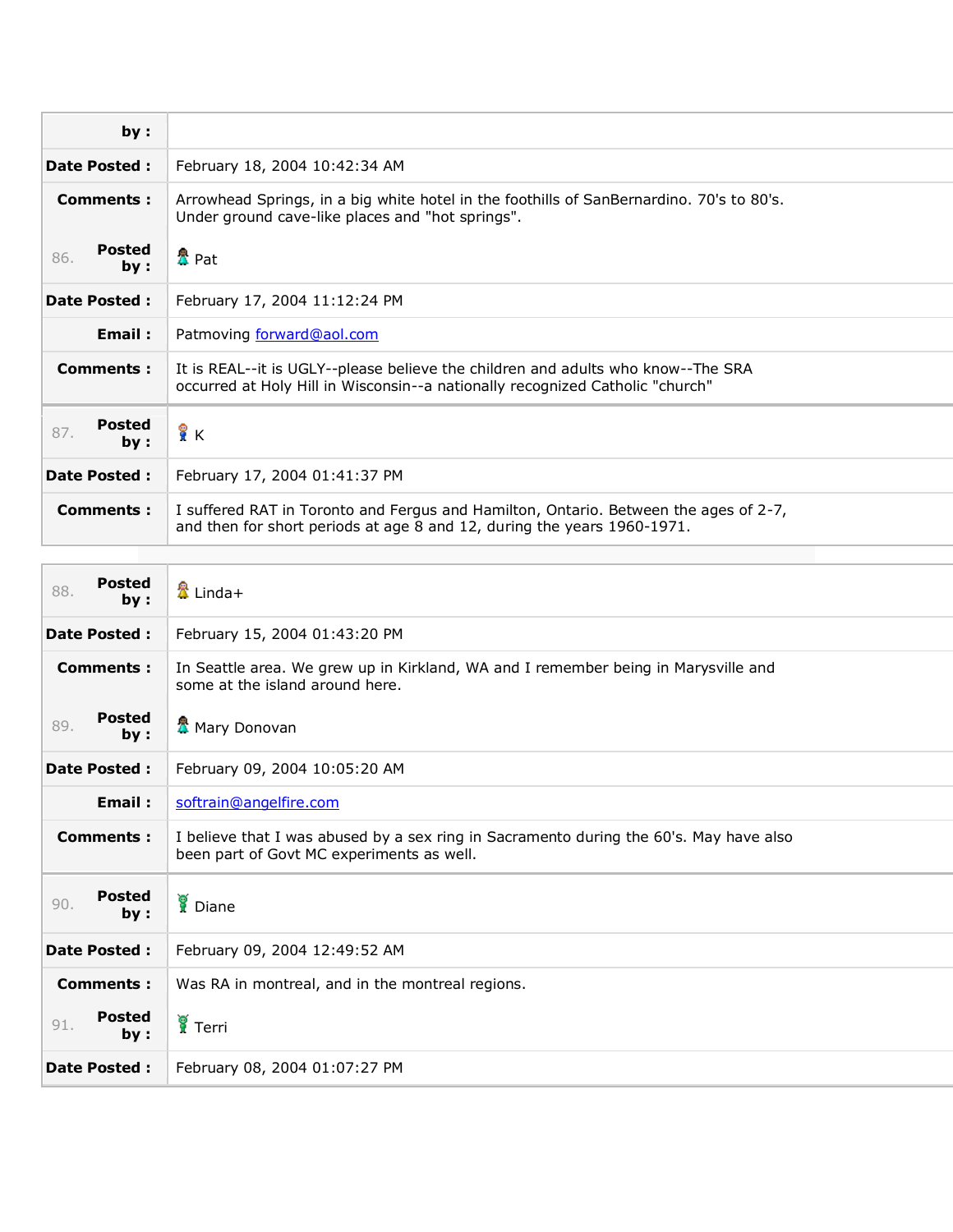| Email:                      | Marzipan71@yahoo.com                                                                                                                                                                                                                                                                   |
|-----------------------------|----------------------------------------------------------------------------------------------------------------------------------------------------------------------------------------------------------------------------------------------------------------------------------------|
| <b>Comments:</b>            | I am a RA survivor with PTSD, OCD, Depression, and have several children. My SRA<br>abuse took place in Arvada, CO. Additional abuse took place by my youth pastor. I have<br>just recently began to have memories of these things.                                                    |
| Posted<br>92.<br>by:        | female survivor                                                                                                                                                                                                                                                                        |
| <b>Date Posted:</b>         | February 07, 2004 12:07:54 PM                                                                                                                                                                                                                                                          |
| <b>Comments:</b>            | abused in the west kootenay region - castlegar, nelson, slocan valley. cult linked to<br>quakers and christians in washington state.                                                                                                                                                   |
| Posted<br>93.<br>by:        | 魯 Lynn                                                                                                                                                                                                                                                                                 |
| <b>Date Posted:</b>         | February 05, 2004 12:54:09 PM                                                                                                                                                                                                                                                          |
| Email:                      | nemal@raincity.com                                                                                                                                                                                                                                                                     |
| <b>Website URL</b>          | http://members.raincity.com/nemal                                                                                                                                                                                                                                                      |
| <b>Comments:</b>            | RAt'd in Detroit, northern MI, Ala, used in m.c. experiments,<br>often drs. from labs would come to rituals too. Masonic based.<br>It was an organized and government connected pedophilia, porn, experimentation and<br>mind control ring.                                            |
| Posted<br>94.<br>by:        | Jennifer                                                                                                                                                                                                                                                                               |
| <b>Date Posted:</b>         | February 05, 2004 08:00:11 AM                                                                                                                                                                                                                                                          |
| Email:                      | rpanther@bust.com                                                                                                                                                                                                                                                                      |
| <b>Comments:</b>            | Satanic ritual abuse (organized crime ring - drugs and pornography, mostly). Victoria,<br><b>BC</b>                                                                                                                                                                                    |
| Posted<br>95.<br>by:        | & Lynne Moss-Sharman HBSW                                                                                                                                                                                                                                                              |
| <b>Date Posted:</b>         | February 01, 2004 05:58:47 PM                                                                                                                                                                                                                                                          |
| Email:                      | Isharman@shaw.ca                                                                                                                                                                                                                                                                       |
| <b>Website URL</b>          | http://www.aches-mc.org                                                                                                                                                                                                                                                                |
| <b>Comments:</b>            | Hamilton & area; Toronto; Montreal; Upper State New York (Oswego, Hamilton,<br>Syracuse; Fort Edward) other. Masonic, OTO: Ewen Cameron, Martin Orne, John Money,<br>Jolyon West, other CIA medical torture experimenters; Mandrake the Magician, J. Edgar<br>Hoover; Averill Harriman |
| <b>Posted</b><br>96.<br>by: | Poopsie, et al                                                                                                                                                                                                                                                                         |